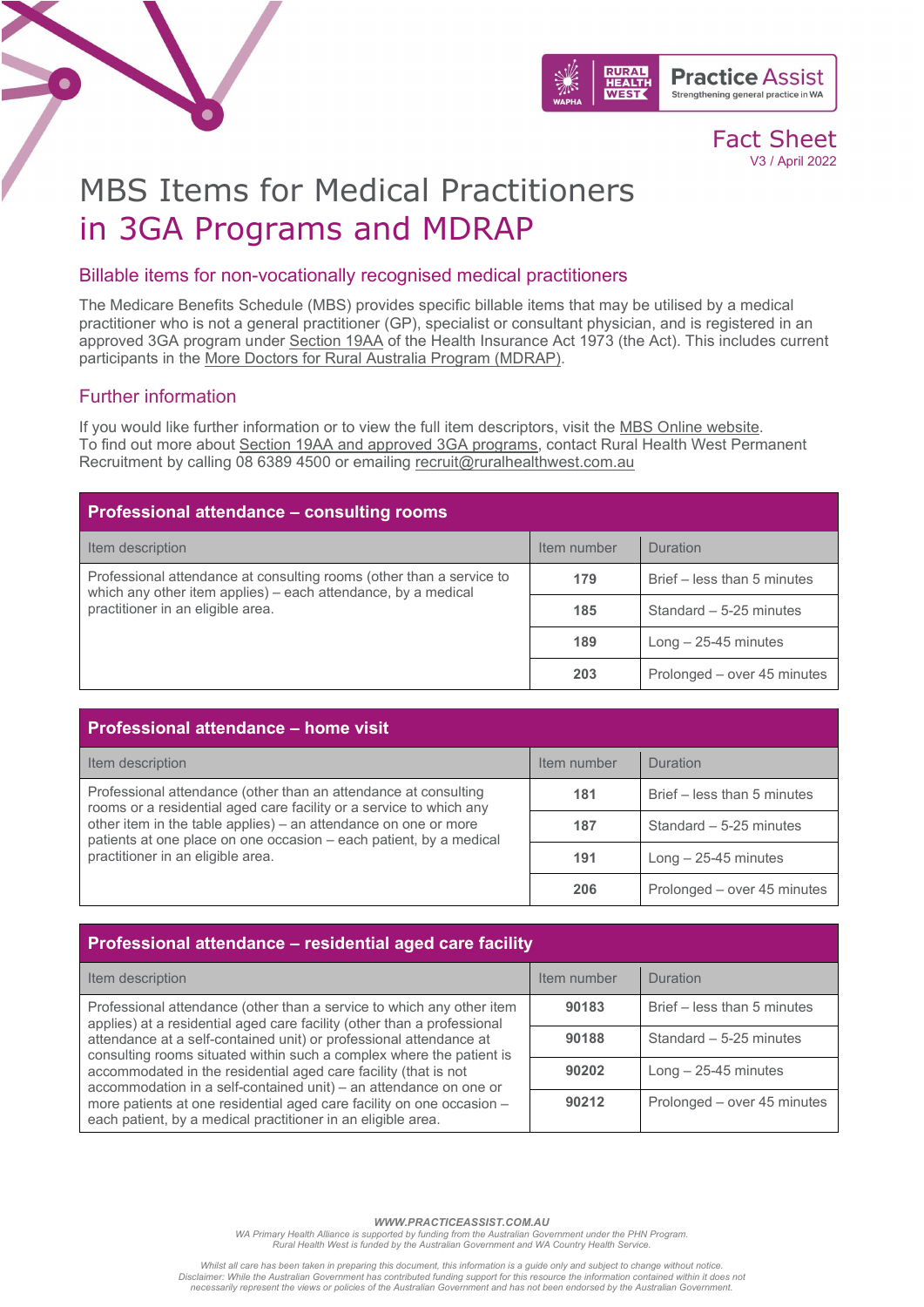

V3 / April 2022

| Professional attendance – other consultations                                                                                                                                                                                                                                                                                                                                                                                                                                                                                                                                                                                                                                                                                                        |             |                 |
|------------------------------------------------------------------------------------------------------------------------------------------------------------------------------------------------------------------------------------------------------------------------------------------------------------------------------------------------------------------------------------------------------------------------------------------------------------------------------------------------------------------------------------------------------------------------------------------------------------------------------------------------------------------------------------------------------------------------------------------------------|-------------|-----------------|
| Item description                                                                                                                                                                                                                                                                                                                                                                                                                                                                                                                                                                                                                                                                                                                                     | Item number | <b>Duration</b> |
| <b>Bulk billing item</b><br>A medical service to which an item in this table (other than this item or item<br>10991) applies if:<br>the service is an unreferred service;<br>a)<br>the service is provided to a person who is under the age of 16 or is a<br>b)<br>Commonwealth concession card holder;<br>the person is not an admitted patient of a hospital; and<br>c)<br>the service is bulk-billed in respect of the fees for:<br>d)<br>this item<br>İ.<br>the other item in this table applying to the service.<br>ii.                                                                                                                                                                                                                         | 10990       | <b>NA</b>       |
| <b>Bulk billing item</b><br>A medical service to which an item in this table (other than this item or item<br>10990) applies if:<br>the service is an unreferred service;<br>a)<br>the service is provided to a person who is under the age of 16 or is a<br>b)<br>Commonwealth concession card holder:<br>the person is not an admitted patient of a hospital:<br>C)<br>the service is bulk-billed in respect of the fees for:<br>d)<br>this item and<br>i.<br>the other item in this table applying to the service; and<br>ii.<br>the service is provided at, or from, a practice location in a regional, rural or<br>e)<br>remote area.                                                                                                           | 10991       | <b>NA</b>       |
| <b>Spirometry</b><br>Measurement of spirometry, that:<br>involves a permanently recorded tracing, performed before and after<br>a)<br>inhalation of a bronchodilator; and<br>is performed to:<br>b)<br>confirm diagnosis of Chronic Obstructive Pulmonary Disease (COPD);<br>İ.<br>or<br>assess acute exacerbations of asthma; or<br>ii.<br>monitor asthma and COPD; or<br>iii.<br>assess other causes of obstructive lung disease or the presence of<br>iv.<br>restrictive lung disease; each occasion at which recordings are made.                                                                                                                                                                                                                | 11506       | <b>NA</b>       |
| <b>ECG</b><br>Twelve-lead electrocardiography to produce a trace only, by a medical<br>practitioner, if the trace:<br>a) is required to inform clinical decision making;<br>b) is reviewed in a clinically appropriate timeframe to identify potentially serious<br>or life-threatening abnormalities;<br>does not need to be fully interpreted or reported on;<br>C)<br>the service does not apply if the patient is an admitted patient (including for<br>d)<br>the purposes of pre-admission assessment); and<br>the service is not associated with a service to which item 12203, 12204,<br>e)<br>12205, 12207, 12208, 12210, 12213, 12215, 12217 or 12250 applies for any<br>particular patient, applicable no more than twice on the same day. | 11707       | NA.             |
| Implanted electrocardiogram loop recording<br>Implanted electrocardiogram loop recording, by a medical practitioner, including<br>reprogramming when required; retrieval of stored data, analysis, interpretation<br>and report by a medical practitioner, if the service is:<br>an investigation for a patient with:<br>a)<br>cryptogenic stroke; or<br>İ.<br>recurrent unexplained syncope; and<br>ii.<br>not a service to which item 38285 of the general medical services table<br>b)<br>applies, and applicable once in a 4 week period.                                                                                                                                                                                                        | 11731       | <b>NA</b>       |

 $\bullet$ 

WWW.PRACTICEASSIST.COM.AU<br>WA Primary Health Alliance is supported by funding from the Australian Government under the PHN Program.<br>Rural Health West is funded by the Australian Government and WA Country Health Service.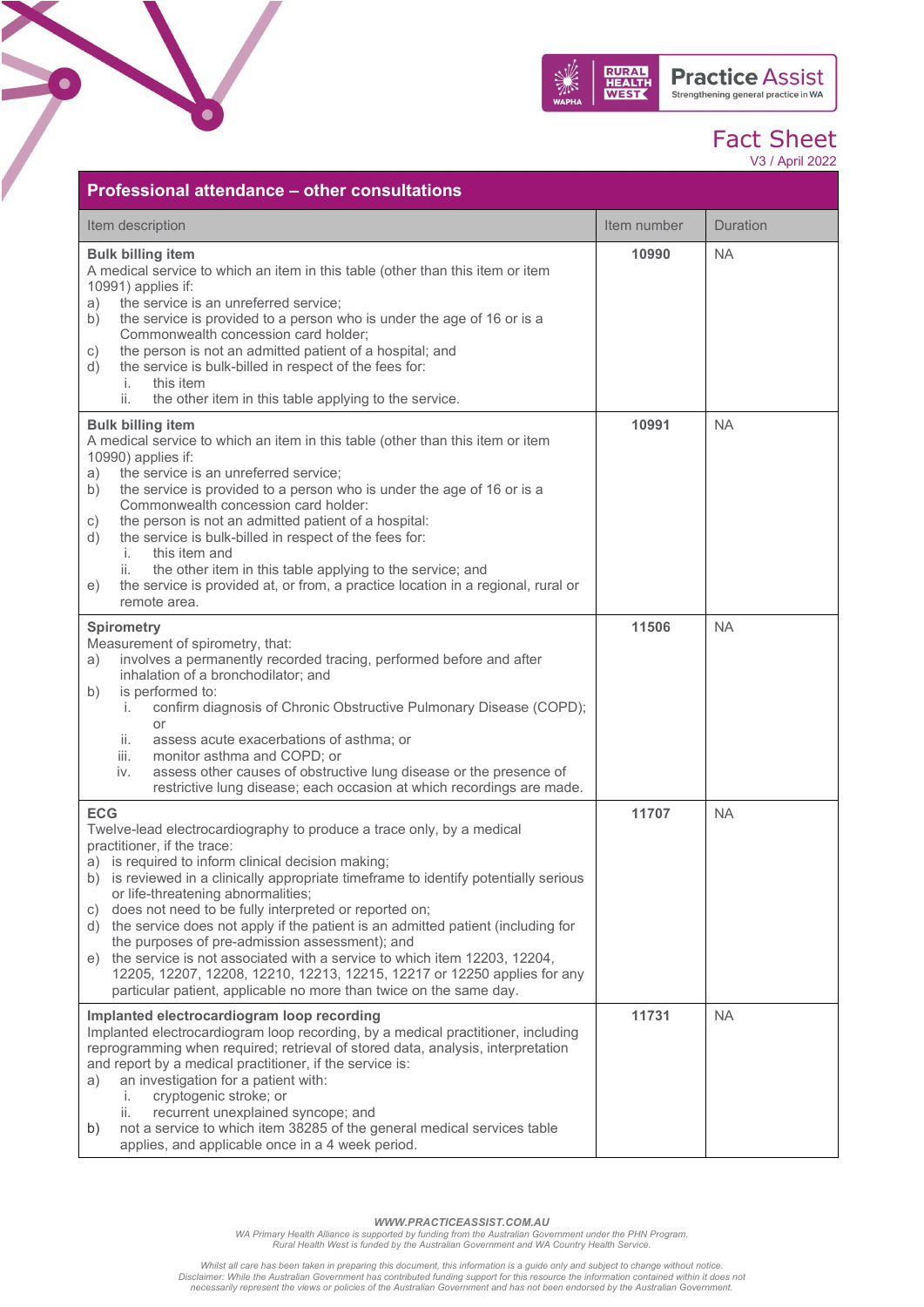

| Consultation – imminent danger of death                                                                                                         |             |                 |
|-------------------------------------------------------------------------------------------------------------------------------------------------|-------------|-----------------|
| Item description                                                                                                                                | Item number | <b>Duration</b> |
| Professional attendance by a medical practitioner for a period (other<br>than a service to which another item applies) on a patient in imminent | 214         | 1-2 hours       |
| danger of death.                                                                                                                                | 215         | 2-3 hours       |
|                                                                                                                                                 | 218         | 3-4 hours       |
|                                                                                                                                                 | 219         | 4-5 hours       |
|                                                                                                                                                 | 220         | Over 5 hours    |

.<br>О

| <b>Health assessments</b>                                                                                                                                                                                                                                                                                                                                                                 |             |                                  |
|-------------------------------------------------------------------------------------------------------------------------------------------------------------------------------------------------------------------------------------------------------------------------------------------------------------------------------------------------------------------------------------------|-------------|----------------------------------|
| Item description                                                                                                                                                                                                                                                                                                                                                                          | Item number | Duration                         |
| Professional attendance by a medical practitioner to perform health<br>assessment including:                                                                                                                                                                                                                                                                                              | 224         | Brief $-$ less than 5<br>minutes |
| collection of relevant information, including taking a patient history;<br>a)<br>a basic physical examination;<br>b)                                                                                                                                                                                                                                                                      | 225         | Standard - 5-25 minutes          |
| initiating interventions and referrals as indicated; and<br>C)<br>providing the patient with preventive health care advice and<br>d)                                                                                                                                                                                                                                                      | 226         | $Long - 25-45$ minutes           |
| information.                                                                                                                                                                                                                                                                                                                                                                              | 227         | Prolonged - over 45<br>minutes   |
| Aboriginal and Torres Strait Islander health assessment<br>Professional attendance by a medical practitioner at consulting rooms or<br>in another place other than a hospital or residential aged care facility, for<br>a health assessment of a patient who is of Aboriginal or Torres Strait<br>Islander descent – this item or item 715 not more than once in a nine-<br>month period. | 228         | <b>NA</b>                        |

| Case management - includes multidisciplinary care plans                                                                                                                                                                                                                                                                                                  |             |           |
|----------------------------------------------------------------------------------------------------------------------------------------------------------------------------------------------------------------------------------------------------------------------------------------------------------------------------------------------------------|-------------|-----------|
| Item description                                                                                                                                                                                                                                                                                                                                         | Item number | Duration  |
| <b>GP</b> management plan<br>Attendance by a medical practitioner, for preparation of a GP<br>management plan for a patient (other than a service associated with a<br>service to which any of items 735 to 758 and items 235 to 240 apply).                                                                                                             | 229         | NA.       |
| <b>Team care arrangement</b><br>Attendance by a medical practitioner, to coordinate the development of<br>team care arrangements for a patient (other than a service associated<br>with a service to which any of items 735 to 758 and items 235 to 240<br>apply).                                                                                       | 230         | <b>NA</b> |
| Review of management plan/team care arrangement<br>Contribution by a medical practitioner to a multidisciplinary care plan<br>prepared by another provider or a review of a multidisciplinary care plan<br>prepared by another provider (other than a service associated with a<br>service to which any of items 735 to 758 and items 235 to 240 apply). | 231         | <b>NA</b> |

WWW.PRACTICEASSIST.COM.AU<br>WA Primary Health Alliance is supported by funding from the Australian Government under the PHN Program.<br>Rural Health West is funded by the Australian Government and WA Country Health Service.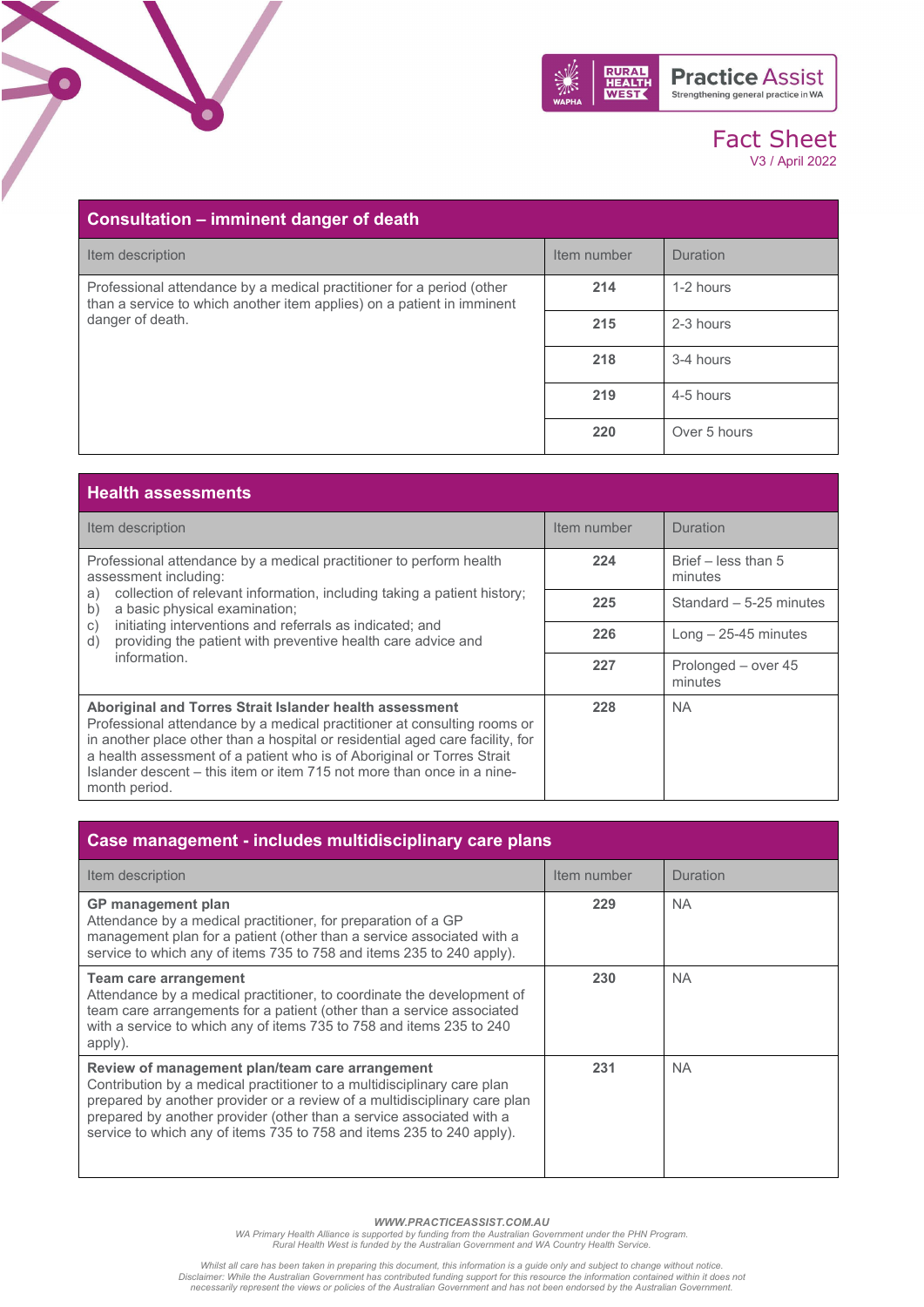

V3 / April 2022

| GP contribution to multidisciplinary care plan<br>Contribution by a medical practitioner, to:<br>a multidisciplinary care plan for a patient in a residential aged care<br>a)<br>facility, prepared by that facility, or to a review of such a plan<br>prepared by such a facility; or<br>a multidisciplinary care plan prepared for a patient by another<br>b)<br>provider before the patient is discharged from a hospital, or to a<br>review of such a plan prepared by another provider (other than a<br>service associated with a service to which items 735 to 758 and<br>items 235 to 240 apply). | 232 | <b>NA</b>                                           |
|----------------------------------------------------------------------------------------------------------------------------------------------------------------------------------------------------------------------------------------------------------------------------------------------------------------------------------------------------------------------------------------------------------------------------------------------------------------------------------------------------------------------------------------------------------------------------------------------------------|-----|-----------------------------------------------------|
| Organise and coordinate case conference<br>Attendance by a medical practitioner, as a member of a multidisciplinary                                                                                                                                                                                                                                                                                                                                                                                                                                                                                      | 235 | 15-20 minutes                                       |
| case conference team, to organise and coordinate:<br>a community case conference; or<br>a)                                                                                                                                                                                                                                                                                                                                                                                                                                                                                                               | 236 | 20-40 minutes                                       |
| a multidisciplinary case conference in a residential aged care<br>b)<br>facility; or<br>a multidisciplinary discharge case conference (other than a service<br>C)<br>associated with a service to which items 721 to 732 or items 229 to<br>233 apply).                                                                                                                                                                                                                                                                                                                                                  | 237 | At least 40 minutes                                 |
| Participate in case conference<br>Attendance by a medical practitioner, as a member of a multidisciplinary                                                                                                                                                                                                                                                                                                                                                                                                                                                                                               | 238 | 15-20 minutes                                       |
| case conference team, to participate in:<br>a community case conference; or<br>a)                                                                                                                                                                                                                                                                                                                                                                                                                                                                                                                        | 239 | 20-40 minutes                                       |
| a multidisciplinary case conference in a residential aged care<br>b)<br>facility; or<br>a multidisciplinary discharge case conference (other than a service<br>C)<br>associated with a service to which items 721 to 732 or items 229 to<br>233 apply).                                                                                                                                                                                                                                                                                                                                                  | 240 | At least 40 minutes                                 |
| Lead and coordinate case conference for cancer patient<br>Attendance by a medical practitioner, as a member of a case conference                                                                                                                                                                                                                                                                                                                                                                                                                                                                         | 243 | At least 10 minutes with<br>3 medical practitioners |
| team, to lead and coordinate a multidisciplinary case conference on a<br>patient with cancer to develop a multidisciplinary treatment plan, if the<br>case conference is of at least 10 minutes, with a multidisciplinary team<br>of at least 3 or 4 other medical practitioners from different areas of<br>medical practice (which may include general practice) and, in addition,<br>allied health providers.                                                                                                                                                                                          | 244 | At least 10 minutes with<br>4 medical practitioners |

### **Medication management review**

6

|          | Item description                                                                                                                                                                                                  | Item number | <b>Duration</b> |
|----------|-------------------------------------------------------------------------------------------------------------------------------------------------------------------------------------------------------------------|-------------|-----------------|
| consent: | <b>Domiciliary Medication Management Review (DMMR)</b><br>Participation by a medical practitioner in a DMMR for a patient living in a<br>community setting, in which the medical practitioner, with the patient's | 245         | <b>NA</b>       |
|          | Assesses the patient as:                                                                                                                                                                                          |             |                 |
| a)       | having a chronic medical condition or a complex medication<br>regimen; and                                                                                                                                        |             |                 |
| b)       | not having their therapeutic goals met.                                                                                                                                                                           |             |                 |
|          | Following that assessment:                                                                                                                                                                                        |             |                 |
| a)       | refers the patient to a community pharmacy or an accredited<br>pharmacist for the DMMR;                                                                                                                           |             |                 |
| b)       | provides relevant clinical information required for the DMMR;                                                                                                                                                     |             |                 |
| C)       | discusses with the reviewing pharmacist the results of the DMMR<br>including suggested medication management strategies;                                                                                          |             |                 |
| d)       | develops a written medication management plan following<br>discussion with the patient; and                                                                                                                       |             |                 |
| e)       | provides the written medication management plan to a community<br>pharmacy chosen by the patient.                                                                                                                 |             |                 |

WWW.PRACTICEASSIST.COM.AU<br>WA Primary Health Alliance is supported by funding from the Australian Government under the PHN Program.<br>Rural Health West is funded by the Australian Government and WA Country Health Service.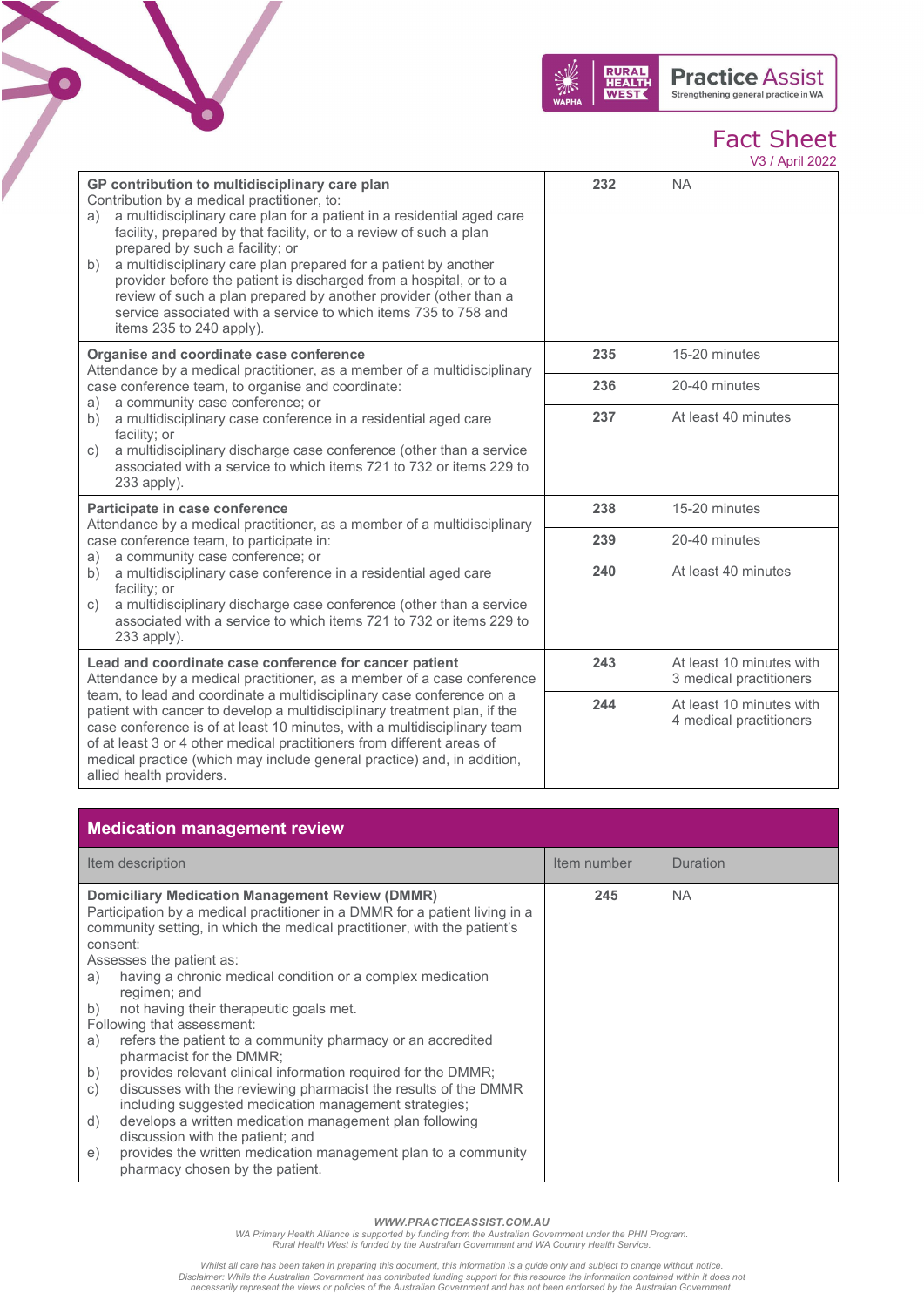



V3 / April 2022

| For any particular patient – this item or item 900 is applicable not more<br>than once in each 12 month period, except if there has been a<br>significant change in the patient's condition or medication regimen<br>requiring a new DMMR.                                                                                                                                                                                                                          |     |           |
|---------------------------------------------------------------------------------------------------------------------------------------------------------------------------------------------------------------------------------------------------------------------------------------------------------------------------------------------------------------------------------------------------------------------------------------------------------------------|-----|-----------|
| <b>Residential Medication Management Review (RMMR)</b><br>Participation by a medical practitioner in a RMMR for a patient who is a<br>permanent resident of a residential aged care facility – other than an<br>RMMR for a resident in relation to whom, in the preceding 12 months,<br>this item or item 903 has applied, unless there has been a significant<br>change in the resident's medical condition or medication management<br>plan requiring a new RMMR. | 249 | <b>NA</b> |

| <b>Cervical screening</b>                                                                                                                                                              |             |                                |
|----------------------------------------------------------------------------------------------------------------------------------------------------------------------------------------|-------------|--------------------------------|
| Item description                                                                                                                                                                       | Item number | <b>Duration</b>                |
| Cervical screening consultation - in rooms<br>Professional attendance at consulting rooms by a medical practitioner                                                                    | 251         | Brief – less than 5<br>minutes |
| in an eligible area at which a specimen for a cervical screening service<br>is collected from the patient, if the patient is at least 24 years and 9                                   | 252         | Standard - 5-25 minutes        |
| months of age but is less than 75 years of age and has not been<br>provided with a cervical screening service or a cervical smear service                                              | 254         | $Long - 25-45$ minutes         |
| in the past 4 years.                                                                                                                                                                   | 256         | Prolonged – over 45<br>minutes |
| Cervical screening consultation - out of rooms<br>Professional attendance at a place other than consulting rooms by a                                                                  | 253         | Standard - 5-25 minutes        |
| medical practitioner in an eligible area, at which a specimen for a<br>cervical screening service is collected from the patient, if the patient is at                                  | 255         | Long $-25-45$ minutes          |
| least 24 years and 9 months of age but is less than 75 years of age and<br>has not been provided with a cervical screening service or a cervical<br>smear service in the past 4 years. | 257         | Prolonged - over 45<br>minutes |

| <b>Diabetes care</b> |  |
|----------------------|--|
|                      |  |
|                      |  |

| Item description                                                                                                                                                                                                                                                                          | Item number | Duration                       |
|-------------------------------------------------------------------------------------------------------------------------------------------------------------------------------------------------------------------------------------------------------------------------------------------|-------------|--------------------------------|
| Diabetes cycle of care consultation - in rooms<br>Professional attendance at consulting rooms by a medical practitioner in<br>an eligible area, that completes the minimum requirements for a cycle of<br>care of a patient with established diabetes mellitus.                           | 259         | Standard $-5-25$ minutes       |
|                                                                                                                                                                                                                                                                                           | 261         | $Long - 25-45$ minutes         |
|                                                                                                                                                                                                                                                                                           | 263         | Prolonged - over 45<br>minutes |
| Diabetes cycle of care consultation - out of rooms<br>Professional attendance at a place other than consulting rooms by a<br>medical practitioner in an eligible area, that completes the minimum<br>requirements for a cycle of care of a patient with established diabetes<br>mellitus. | 260         | Standard - 5-25 minutes        |
|                                                                                                                                                                                                                                                                                           | 262         | $Long - 25-45$ minutes         |
|                                                                                                                                                                                                                                                                                           | 264         | Prolonged - over 45<br>minutes |

WWW.PRACTICEASSIST.COM.AU<br>WA Primary Health Alliance is supported by funding from the Australian Government under the PHN Program.<br>Rural Health West is funded by the Australian Government and WA Country Health Service.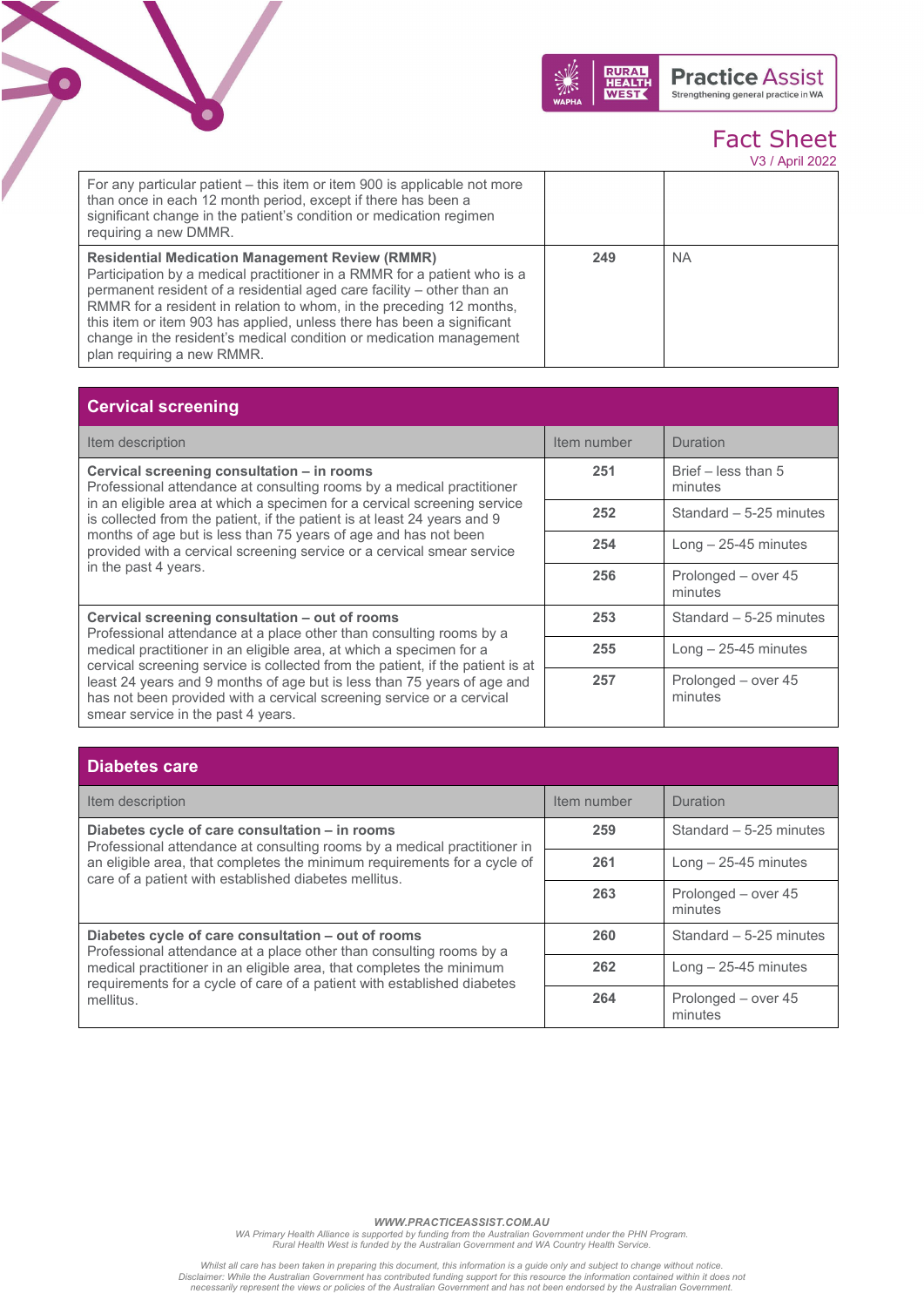

| <b>Asthma care</b>                                                                                                                                                                                                                           |             |                                |
|----------------------------------------------------------------------------------------------------------------------------------------------------------------------------------------------------------------------------------------------|-------------|--------------------------------|
| Item description                                                                                                                                                                                                                             | Item number | <b>Duration</b>                |
| Asthma cycle of care consultation – in rooms<br>Professional attendance at consulting rooms by a medical practitioner<br>in an eligible area, that completes the minimum requirements of the<br>asthma cycle of care.                        | 265         | Standard - 5-25 minutes        |
|                                                                                                                                                                                                                                              | 268         | Long $-25-45$ minutes          |
|                                                                                                                                                                                                                                              | 270         | Prolonged - over 45<br>minutes |
| Asthma cycle of care consultation - out of rooms<br>Professional attendance at a place other than consulting rooms by a<br>medical practitioner in an eligible area, that completes the minimum<br>requirements of the asthma cycle of care. | 266         | Standard - 5-25 minutes        |
|                                                                                                                                                                                                                                              | 269         | $Long - 25-45$ minutes         |
|                                                                                                                                                                                                                                              | 271         | Prolonged – over 45<br>minutes |

 $\bullet$ 

| <b>Mental health</b>                                                                                                                                                                                                                                                                                                                                                                                                                              |             |                     |
|---------------------------------------------------------------------------------------------------------------------------------------------------------------------------------------------------------------------------------------------------------------------------------------------------------------------------------------------------------------------------------------------------------------------------------------------------|-------------|---------------------|
| Item description                                                                                                                                                                                                                                                                                                                                                                                                                                  | Item number | Duration            |
| Mental health treatment plan<br>Professional attendance by a medical practitioner (who has not<br>undertaken mental health skills training) for the preparation of a GP<br>mental health treatment plan for a patient.                                                                                                                                                                                                                            | 272         | 20-40 minutes       |
|                                                                                                                                                                                                                                                                                                                                                                                                                                                   | 276         | At least 50 Minutes |
| Review of mental health treatment plan<br>Professional attendance by a medical practitioner to review a GP mental<br>health treatment plan which he or she, or an associated medical<br>practitioner has prepared, or to review a psychiatrist assessment and<br>management plan.                                                                                                                                                                 | 277         | <b>NA</b>           |
| <b>Mental health consultation</b><br>Professional attendance by a medical practitioner in relation to a mental<br>disorder and of at least 20 minutes in duration, involving taking relevant<br>history and identifying the presenting problem (to the extent not<br>previously recorded), providing treatment and advice and, if appropriate,<br>referral for other services or treatments, and documenting the outcomes<br>of the consultation. | 279         | 20 minutes          |
| Mental health consultation - preparing GP mental health<br>treatment plan<br>Professional attendance by a medical practitioner (who has undertaken<br>mental health skills training) for the preparation of a GP mental health<br>treatment plan for a patient.                                                                                                                                                                                   | 281         | 20-40 minutes       |
|                                                                                                                                                                                                                                                                                                                                                                                                                                                   | 282         | At least 40 minutes |
| GP focused psychological strategies - in rooms<br>Professional attendance at consulting rooms by a medical practitioner,<br>for providing focussed psychological strategies for assessed mental<br>disorders by a medical practitioner registered with the Chief Executive<br>Medicare as meeting the credentialing requirements for provision of this<br>service.                                                                                | 283         | 30-40 minutes       |
|                                                                                                                                                                                                                                                                                                                                                                                                                                                   | 286         | At least 40 minutes |
| GP focused psychological strategies - out of rooms<br>Professional attendance at a place other than consulting rooms by a<br>medical practitioner, for providing focussed psychological strategies for<br>assessed mental disorders by a medical practitioner registered with the<br>Chief Executive Medicare as meeting the credentialing requirements for<br>provision of this service.                                                         | 285         | 30-40 minutes       |
|                                                                                                                                                                                                                                                                                                                                                                                                                                                   | 287         | At least 40 minutes |

WWW.PRACTICEASSIST.COM.AU<br>WA Primary Health Alliance is supported by funding from the Australian Government under the PHN Program.<br>Rural Health West is funded by the Australian Government and WA Country Health Service.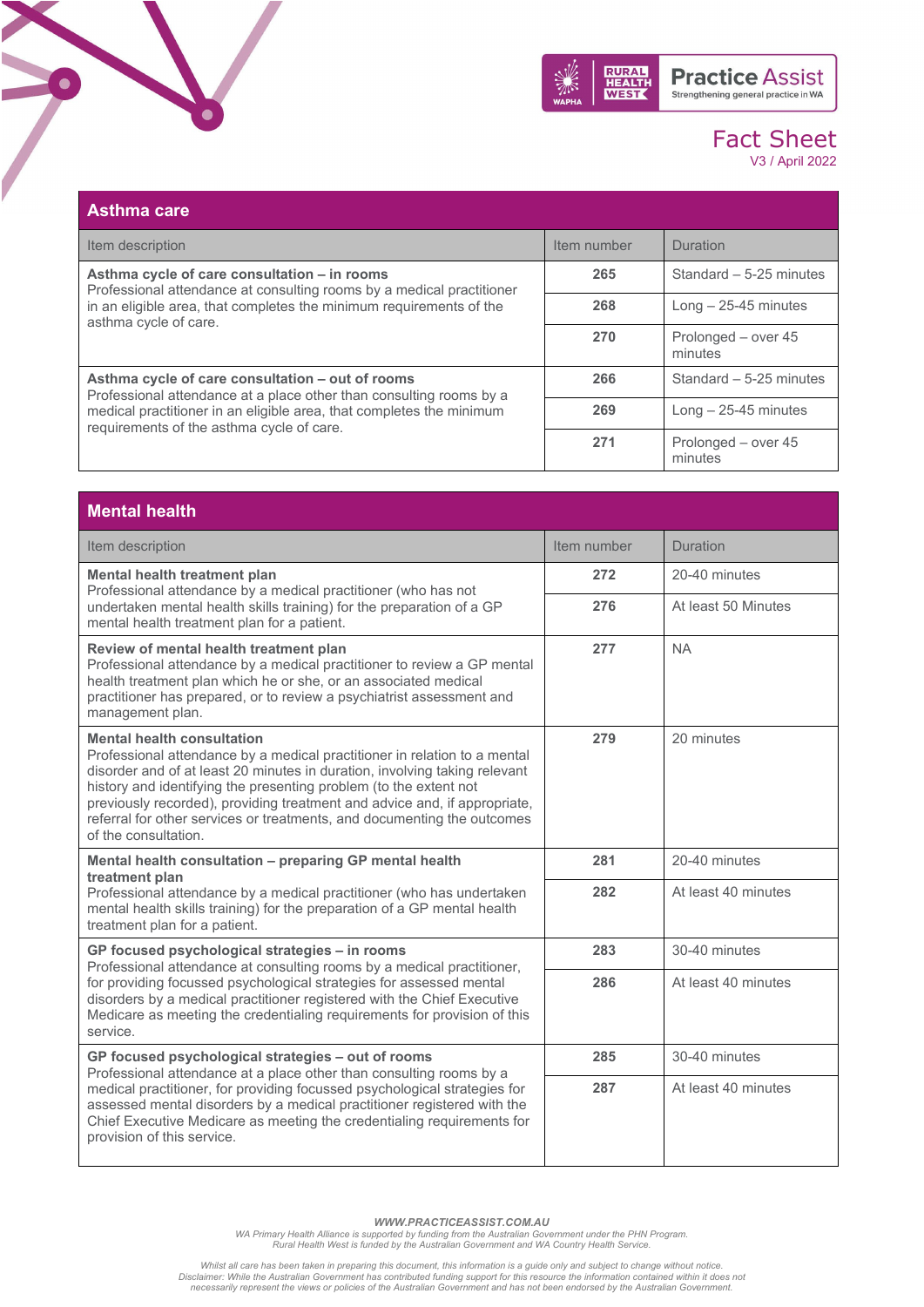

V3 / April 2022

| Non-directive pregnancy support counselling<br>Professional attendance of at least 20 minutes in duration at consulting<br>rooms by a medical practitioner who is registered with the Chief<br>Executive Medicare as meeting the credentialing requirements for<br>provision of this service for the purpose of providing non-directive<br>pregnancy support counselling to a person who:<br>is currently pregnant; or<br>a)<br>has been pregnant in the 12 months preceding the provision of the<br>b)<br>first service to which this item or items 4001, 81000, 81005 or<br>81010 applies in relation to that pregnancy. | 792 | At least 20 minutes |
|----------------------------------------------------------------------------------------------------------------------------------------------------------------------------------------------------------------------------------------------------------------------------------------------------------------------------------------------------------------------------------------------------------------------------------------------------------------------------------------------------------------------------------------------------------------------------------------------------------------------------|-----|---------------------|
|----------------------------------------------------------------------------------------------------------------------------------------------------------------------------------------------------------------------------------------------------------------------------------------------------------------------------------------------------------------------------------------------------------------------------------------------------------------------------------------------------------------------------------------------------------------------------------------------------------------------------|-----|---------------------|

### **After-hours attendances**

6

| Item description                                                                                                                                                                                                                                                                                                                                                                                                                                                                                                                                                                                                                                           | Item number | Duration                       |
|------------------------------------------------------------------------------------------------------------------------------------------------------------------------------------------------------------------------------------------------------------------------------------------------------------------------------------------------------------------------------------------------------------------------------------------------------------------------------------------------------------------------------------------------------------------------------------------------------------------------------------------------------------|-------------|--------------------------------|
| After-hours consultation - in rooms, 1 patient<br>Professional attendance at consulting rooms (other than a service to<br>which another item applies) by a medical practitioner - each attendance.<br>After-hours attendance items 733, 737, 741 and 745 may be claimed:<br>on a public holiday;<br>a)<br>on a Sunday;<br>b)<br>before 8am, or after 1pm on a Saturday; and<br>c)<br>before 8am, or after 8pm on any day other than a Saturday,<br>d)<br>Sunday or public holiday.                                                                                                                                                                         | 733         | Brief - less than 5<br>minutes |
|                                                                                                                                                                                                                                                                                                                                                                                                                                                                                                                                                                                                                                                            | 737         | Standard - 5-25 minutes        |
|                                                                                                                                                                                                                                                                                                                                                                                                                                                                                                                                                                                                                                                            | 741         | $Long - 25-45$ minutes         |
|                                                                                                                                                                                                                                                                                                                                                                                                                                                                                                                                                                                                                                                            | 745         | Prolonged - over 45<br>minutes |
| After-hours consultations - in rooms, 1-6 patients<br>Professional attendance by a medical practitioner (other than<br>attendance at consulting rooms, a hospital or a residential aged care<br>facility or a service to which another item in the table applies) - an<br>attendance on one or more patients on one occasion - each patient,<br>maximum of 6 patients.<br>After-hours attendance items 761, 763, 766 and 769 may be claimed:<br>on a public holiday;<br>a)<br>on a Sunday;<br>b)<br>before 8am, or after 12 noon on a Saturday; and<br>C)<br>before 8am, or after 6pm on any day other than a Saturday,<br>d)<br>Sunday or public holiday. | 761         | Brief - less than 5<br>minutes |
|                                                                                                                                                                                                                                                                                                                                                                                                                                                                                                                                                                                                                                                            | 763         | Standard - 5-25 minutes        |
|                                                                                                                                                                                                                                                                                                                                                                                                                                                                                                                                                                                                                                                            | 766         | $Long - 25-45$ minutes         |
|                                                                                                                                                                                                                                                                                                                                                                                                                                                                                                                                                                                                                                                            | 769         | Prolonged - over 45<br>minutes |
| After-hours consultation – out of rooms, 1-6 patients<br>Professional attendance (other than a service to which another item<br>applies) at a residential aged care facility (other than a professional<br>attendance at a self-contained unit) or professional attendance at<br>consulting rooms situated within such a complex if the patient is<br>accommodated in the residential aged care facility (other than                                                                                                                                                                                                                                       | 772         | Brief - less than 5<br>minutes |
|                                                                                                                                                                                                                                                                                                                                                                                                                                                                                                                                                                                                                                                            | 776         | Standard - 5-25 minutes        |
|                                                                                                                                                                                                                                                                                                                                                                                                                                                                                                                                                                                                                                                            | 788         | $Long - 25-45$ minutes         |
| accommodation in a self-contained unit) of not more than 5 minutes in<br>duration by a medical practitioner - an attendance on one or more<br>patients at one residential aged care facility on one occasion - each<br>patient, maximum of 6 patients.<br>After-hours attendance items 772, 776, 788 and 789 may be claimed:<br>on a public holiday;<br>a)<br>on a Sunday;<br>b)<br>before 8am, or after 12 noon on a Saturday;<br>c)<br>before 8am, or after 6pm on any day other than a Saturday,<br>d)<br>Sunday or public holiday.                                                                                                                     | 789         | Prolonged - over 45<br>minutes |

WWW.PRACTICEASSIST.COM.AU<br>WA Primary Health Alliance is supported by funding from the Australian Government under the PHN Program.<br>Rural Health West is funded by the Australian Government and WA Country Health Service.